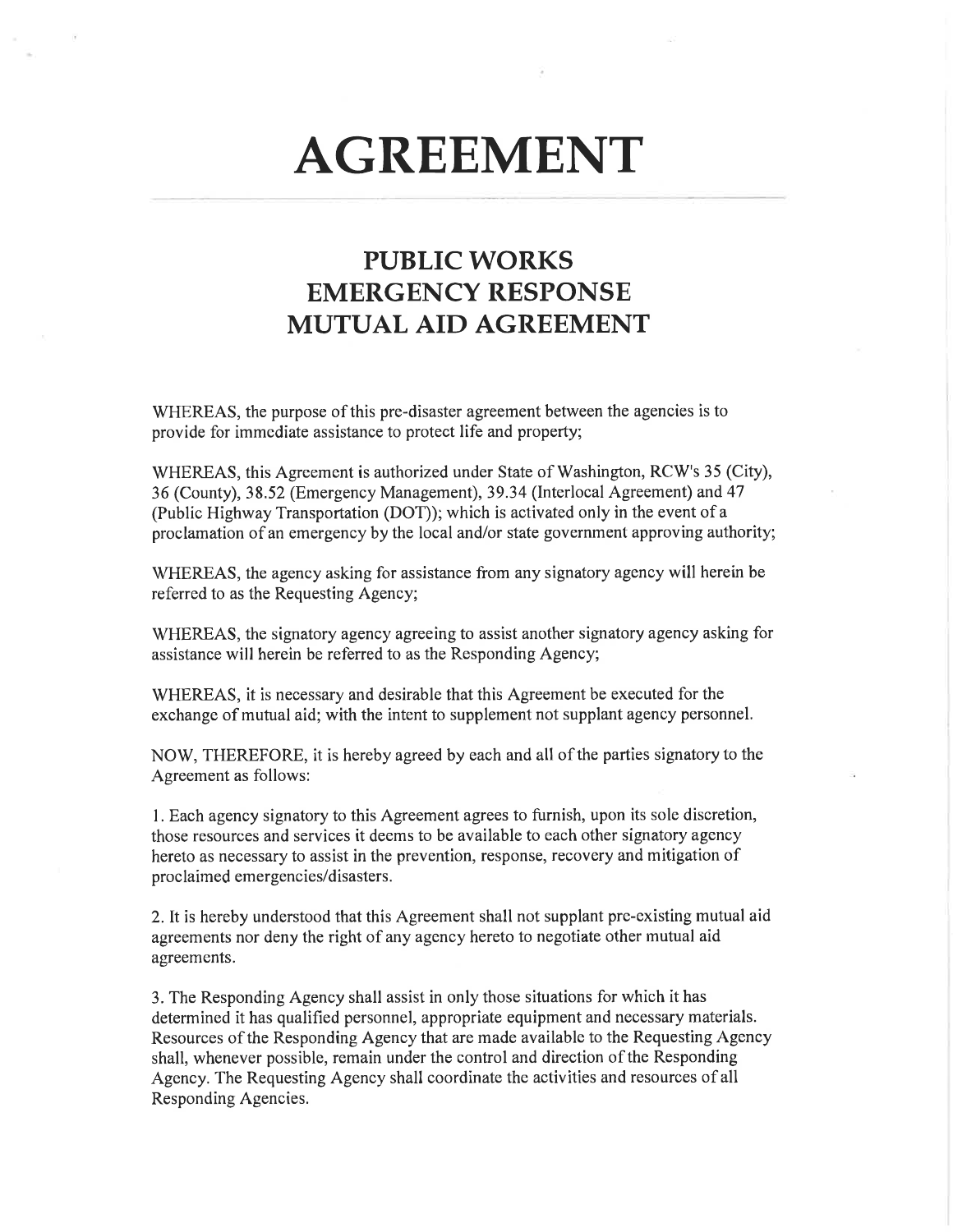4. It is hereby understood that the Responding Agency will be reimbursed (e.g., labor, equipment, materials and other related expenses as applicable, including loss or damage to equipment) at its adopted usual and customary rates. The Responding Agency shall submit an itemized voucher of costs to the Executive Head of the Requesting Agency within sixty (60) days after completion of work (RCW 38.52.080). Unless otherwise agreed, the Responding Agency shall receive reimbursement within ninety (90) days after the voucher submittal date.

5. The Responding Agency shall have no responsibilities or incur any liabilities because it does not provide resources and/or services to any other party to this Agreement. The Responding Agency shall retain the right to withdraw some or all of its resources at any time. Notice of intention to withdraw shall be communicated to the Requesting Agency's designated official, or the official's designee, as soon as practicable.

6. All privileges, immunities, rights, duties and benefits of officers and employees of the Responding Agency shall apply while those officers and employees are performing functions and duties on behalf of the Requesting Agency, unless otherwise provided by law. Employees of the Responding Agency remain employees of the Responding Agency while performing functions and duties on behalf of the Requesting Agency (RCW <sup>3</sup>8.s2.080).

7. To the extent permitted by law, the Requesting Agency shall protect, defend, hold harmless and indemnify all other Responding signatory Agencies, and their officers and employees from any and all claims, suits, costs, damages of any nature, or causes of action, including the cost of defense and attorneys fees, by reason of the acts or omissions, whether negligent, willful, or reckless, of its own officers, employees, agency or any other person arising out of or in connection with any acts or activities authorized by this agreement, and will pay all judgments, if any, rendered. This obligation shall not include such claims, costs, damages or other expenses which may be caused by the sole negligence of the Responding Agencies or their authorized agents or employees.

8. Authorization and approval of this Agreement shall be in a manner consistent with the Agency's current procedures. This Agreement shall be effective upon approval by two or more agencies and shall remain in effect as long as two or more agencies are parties to this Agreement. Upon execution of this Agreement, the agency shall send an original or a certified copy of the agreement to the Washington State Department of Transportation, Highways & Local Programs Service Center. Highways & Local Programs shall maintain a list of all signatory agencies and send an updated list to all agencies whenever an agency is added or removed from the list.

9. Any agency signatory to this Agreement may cancel its participation in this Agreement by giving written notice to the Washington State Department of Transportation, Highways & Local Programs Service Center.

10. This Agreement is for the benefit of the signatory agencies only and no other person or entity shall have any rights whatsoever under this Agreement as a third party beneficiary.